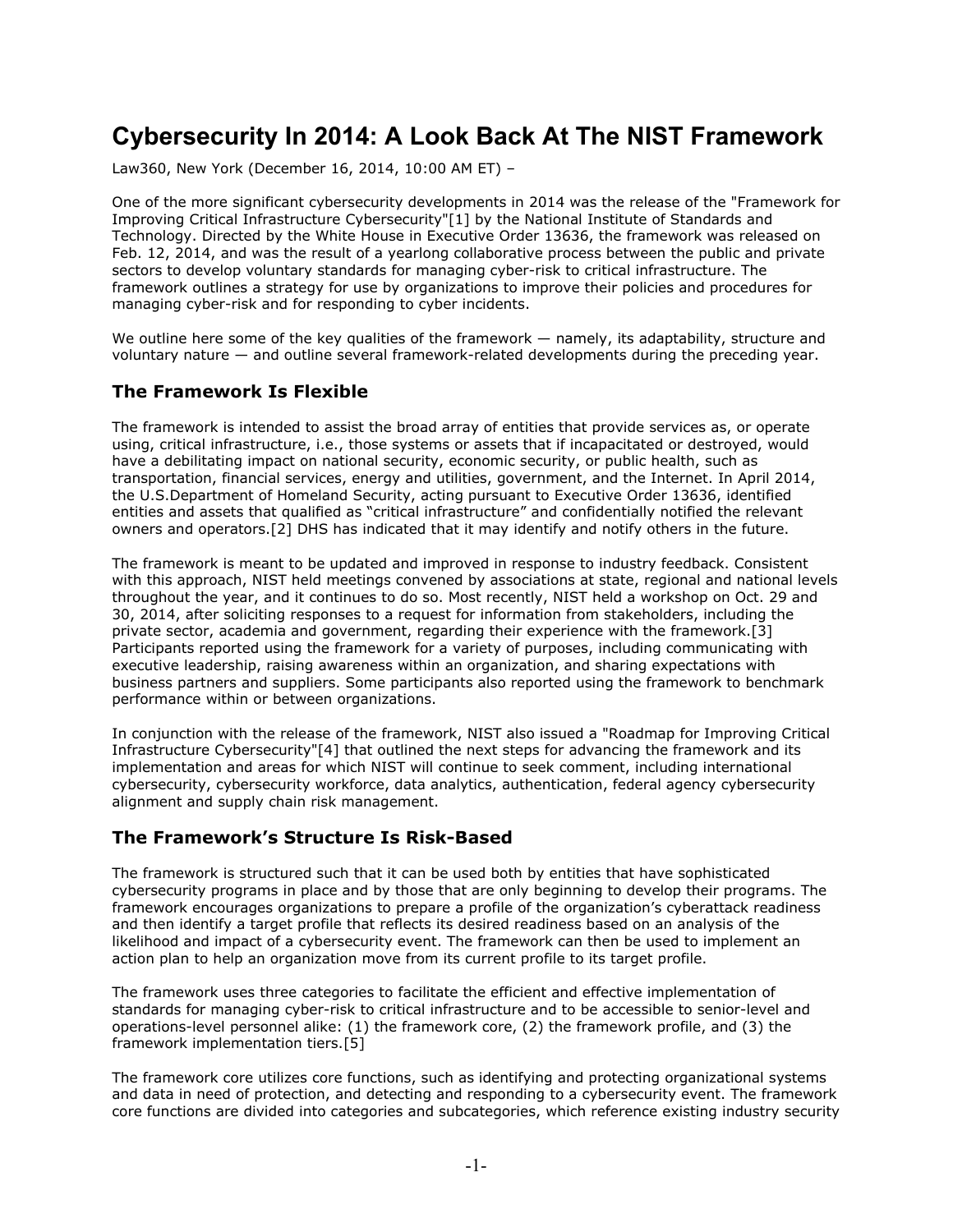standards such as NIST, ISA, ISO and COBIT standards. The framework borrows these standards to facilitate the implementation of the framework across all industries and within existing standardsspecific compliance programs. As an additional resource for users, NIST released a midyear Cybersecurity Framework Reference Tool, which allows a user to search and review the framework core by functions or categories, run word searches, and export data into various file types.[6]

The framework profile describes how the framework core may be used by a critical infrastructure organization to create a plan to reduce its cyber-risk. The framework's implementation tiers provide a ranking system that assists organizations in assessing the sophistication of their cyber-risk management practices. The framework profile and implementation tiers, when used together, are intended to provide an organization with a flexible roadmap to achieve its cybersecurity goals.

After considering the framework core functions, an organization should compare its current and desired cybersecurity profiles and create an action plan to eliminate any identified gaps. NIST does not provide industry or sector templates to facilitate an organization's analysis of current and target profiles. Rather, it allows for a high degree of flexibility in self-assessments.

## **The Framework Is Voluntary**

To encourage adoption of the framework, NIST and the DHS partnered to create the Critical Infrastructure Cyber Community C3 Voluntary Program. In the past year, the C3 Voluntary Program has engaged with "Sector-Specific Agencies" to develop guidance on how to use the framework. The C3 Voluntary Program plans at a later point to extend its outreach to any critical infrastructure and businesses interested in using the framework.[7]

While Executive Order 13636 calls for the creation of incentives to promote adoption of the framework, the administration is still considering a variety of options, including limitations on liability, cybersecurity insurance, grants, public recognition, streamlining regulations, allowing rate-regulated utilities to recover for participation, and granting preferences in the delivery of certain government services.[8]

Many users have expressed concern that Congress or a regulatory authority could make the framework standards mandatory for compliance purposes, or that they will become de facto standards as part of a "set of industry standards and best practices" against which an organization's actions may be judged in litigation and regulatory enforcement actions. The voluntary nature of the framework may also be reduced by any incentives offered to framework adopters, such as by placing those organizations that do not adopt the framework at a competitive disadvantage.

### **Recent Framework-Related Developments**

Framework-related developments in the preceding year include:

- International Cybersecurity: NIST and other U.S. officials have discussed the framework and international coordination of cybersecurity with representatives of the United Kingdom, Japan, Korea, Israel, Germany, Australia, and others.[9]
- Authentication: NIST has partnered with the Identity Ecosystem Steering Group, which is preparing a self-assessment and self-attestation program that it plans to release in early 2015.
- Automated Indicator Sharing: On Oct. 29, 2014, NIST released a draft "Guide to Cyber Threat Information Sharing." The publication provides guidance on coordinating and sharing information across organizations in responding to a cyber incident.[10]
- Supply Chain Risk Management: On June 3, 2014, NIST publicly released the second draft of its publication, "Supply Chain Risk Management Practices for Federal Information Systems and Organizations."[11]